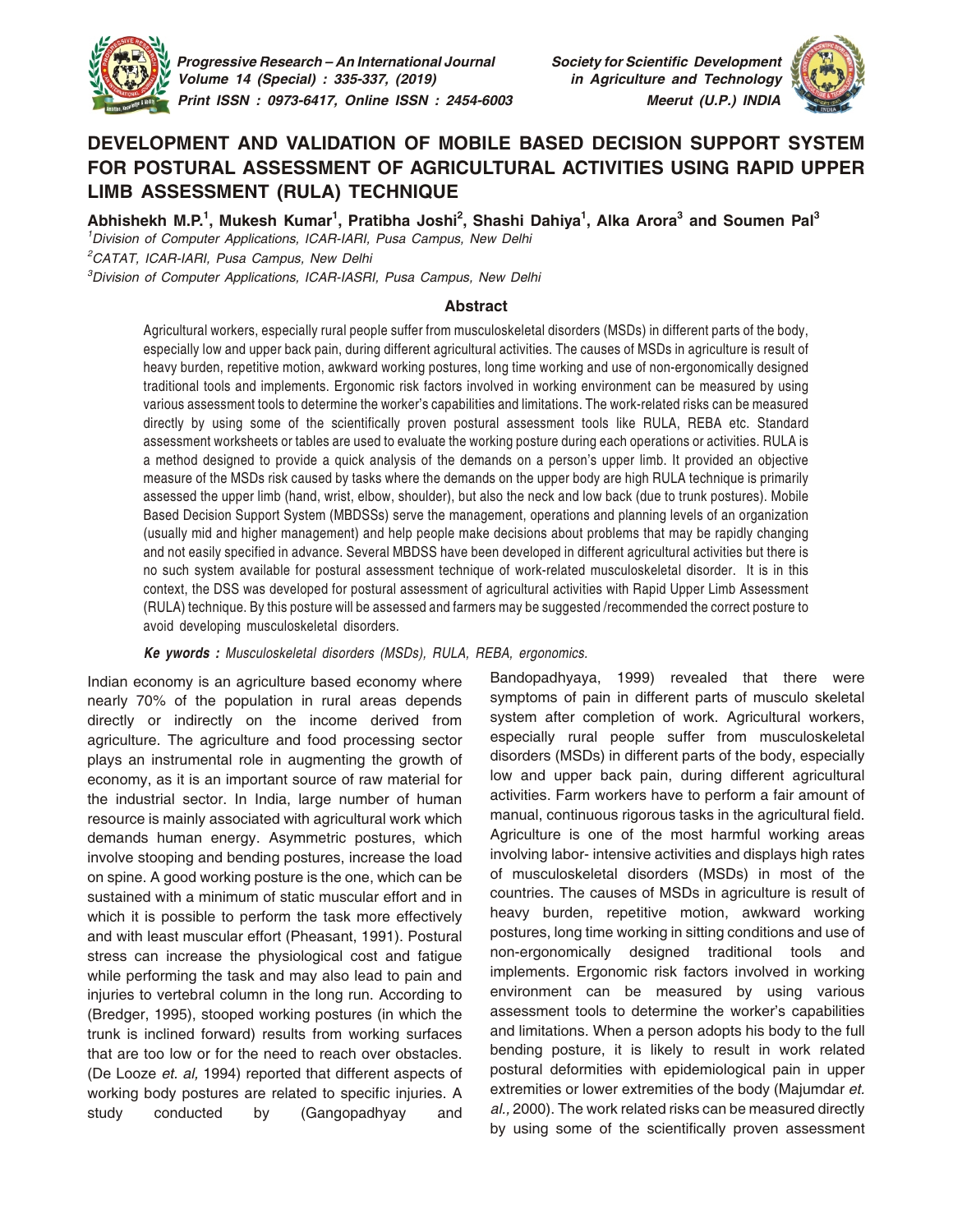tools like RULA, REBA etc. Standard assessment worksheets or tables are used to evaluate the working posture during each operations or activities.

RULA is a method designed to provide a quick analysis of the demands on a person's upper limb. It provided an objective measure of the Musculo-Skeletal Disorder risk caused by tasks where the demands on the upper body are high but the whole body demands (that is, the back and legs) are relatively low (David, G. C. 2005). RULA technique is primarily assessed the upper limb (hand, wrist, elbow, shoulder), but also the neck and low back (due to trunk postures). Typically, the person is working in agricultural sector with undue bending, extension or flexion of upper limbs when performing the some agricultural related task as the weeding in sitting posture. Tools that are used to determine the working posture problem is RULA (Rapid Upper Limb Assessment) that considered an effective tool for measuring the quality of work posture in a job that involves a lot of upper body. RULA score explain the severity of MDS experienced by operator who work under certain conditions.

Decision Support System (DSS) is characterized as interactive tool including computer-based information and modeling systems for the purpose of aiding the decision-making activities, helping to understand the problem, exploring various alternative courses for actions, their impacts and facilitating sensitivity analysis. DSSs serve the management, operations and planning levels of an organization (usually mid and higher management) and help people make decisions about problems that may be rapidly changing and not easily specified in advance. Decision support systems can be either fully computerized or human-powered, or a combination of both.

Several DSS have been developed in different agricultural activities but there is no such system available for postural assessment technique of work related musculoskeletal disorder. For postural assessment of agricultural activities with Rapid Entire Body Assessment (RULA) technique, the DSS was developed which will be online so that user can interact with this system and retrieves any information related to status of biomechanical loads. This web based system will help the evaluator for assessing agricultural activities on the basis of RULA postural assessment technique by which posture can be evaluated and farmers may be suggested /recommended the correct posture to avoid developing musculoskeletal disorders.

#### **MATERIALS AND METHODS**

Different types of softwaretools are used in this proposed research work. This software includes Programming Languages, Android Platforms, DB Browser for SQLite, JAVA Libraries, Android Studio IDE, SQLite and Android Virtual Device (AVD) tool.



**Fig.-1 :** Home Screen of MDSS-RULE

### **RESULTS AND DISCUSSION**

An attempt has been made in developing 'MDSS-RULA'. one of android based systems which will support users (for evaluating agricultural operations where upper body parts are more involved for example weeding, harvesting in sitting positions, winnowing, seeping etc.) for making their decision regarding what posture should be adopted for doing agricultural task which can help in reducing drudgery and load on biomechanical aspects. Postures which are initially adopted for occupational reasons may become habitual outside the working context and finally become irreversible owing to the shortening and fibrous contraction of muscles and soft tissues. Therefore the developed DSS helps in posture assessment.

Data can be evaluated on MDSS-RULA and give an score ranges from level 1 to level 4 with different mode of action suggested or recommendations.

## **CONCLUSION**

The MDSS-RULA has been developed for postural assessment of musculoskeletal disorders (MSDs) RULA methodology and the system was tested and validated by using the set of sample data. The system provides accurate results and helpful for evaluating drudgery prone activities for postural assessment.